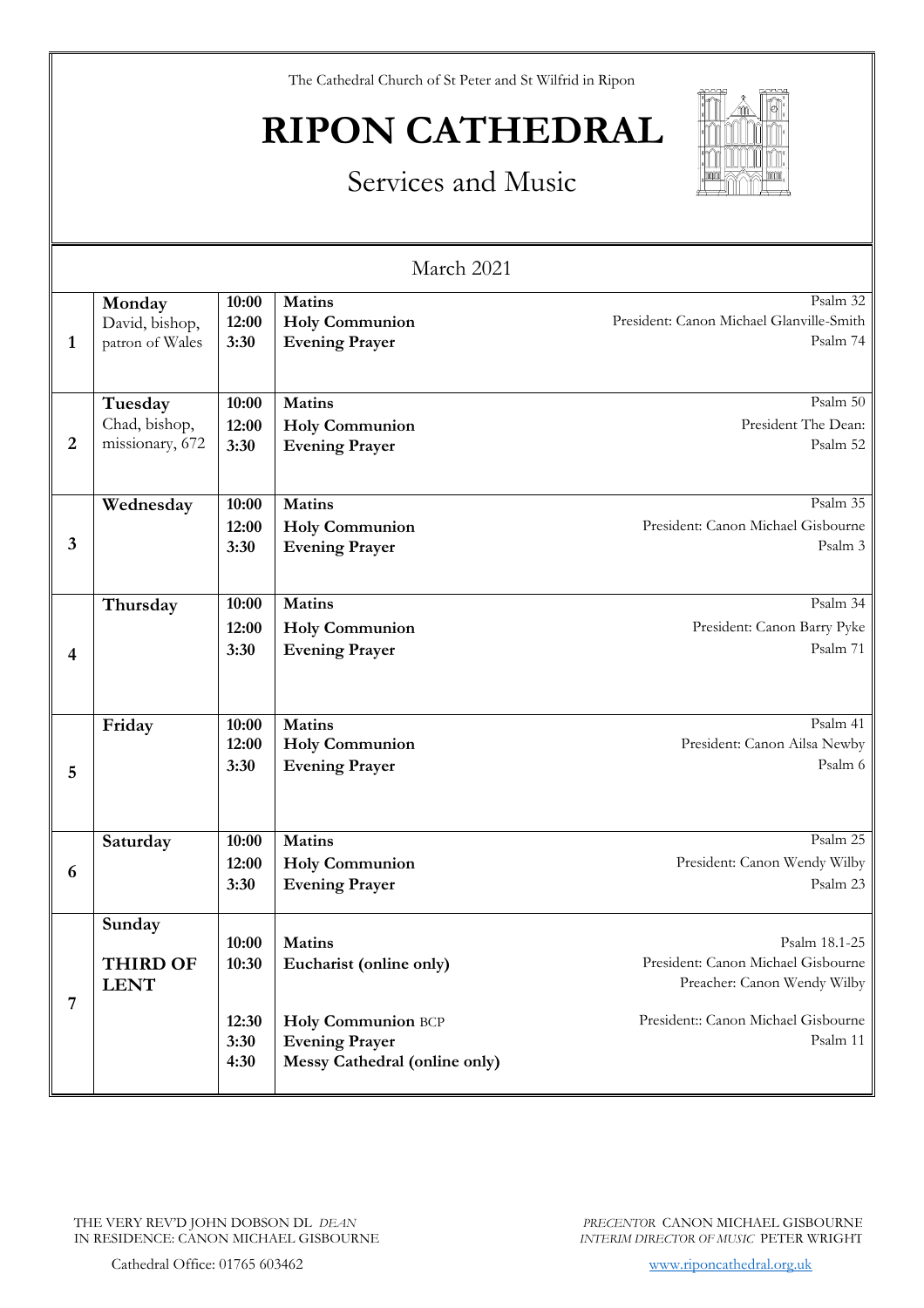The Cathedral Church of St Peter and St Wilfrid in Ripon

# **RIPON CATHEDRAL**

### Services and Music



| March 2021 |                                                                 |                        |                                                                 |                                                            |  |
|------------|-----------------------------------------------------------------|------------------------|-----------------------------------------------------------------|------------------------------------------------------------|--|
| 8          | Monday<br>Edward King,<br>bishop, 1910<br>Felix, bishop,<br>647 | 10:00<br>12:00<br>3:30 | <b>Matins</b><br><b>Holy Communion</b><br><b>Evening Prayer</b> | Psalm 7<br>President: Canon Ailsa Newby<br>Psalm 17        |  |
| 9          | Tuesday                                                         | 10:00<br>12:00<br>3:30 | <b>Matins</b><br><b>Holy Communion</b><br><b>Evening Prayer</b> | Psalm 9<br>President: Canon Barry Pyke<br>Psalm 64         |  |
| 10         | Wednesday                                                       | 10:00<br>12:00<br>3:30 | <b>Matins</b><br><b>Holy Communion</b><br><b>Evening Prayer</b> | Psalm 38<br>President: Canon Michael Gisbourne<br>Psalm 39 |  |
| 11         | Thursday                                                        | 10:00<br>12:00<br>3:30 | <b>Matins</b><br><b>Holy Communion</b><br><b>Evening Prayer</b> | Psalm 56<br>President: The Dean<br>Psalm 59                |  |
| 12         | Friday                                                          | 10:00<br>12:00<br>3:30 | <b>Matins</b><br><b>Holy Communion</b><br><b>Evening Prayer</b> | Psalm 22<br>President: Reverend Simon Gurd<br>Psalm 69     |  |
| 13         | Saturday                                                        | 10:00<br>12:00<br>3:30 | <b>Matins</b><br><b>Holy Communion</b><br><b>Evening Prayer</b> | Psalm 31<br>President: Canon Barry Pyke<br>Psalm 116       |  |
| 14         | Sunday<br><b>FOURTH</b><br>OF LENT                              | 10:00                  | <b>Matins</b><br>Mothering Sunday Service (online only)         | Psalm 27                                                   |  |
|            | Mothering<br>Sunday                                             | 12:30<br>3:30          | <b>Holy Communion</b><br><b>Evening Prayer</b>                  | President: Canon Ailsa Newby<br>Psalm 13                   |  |